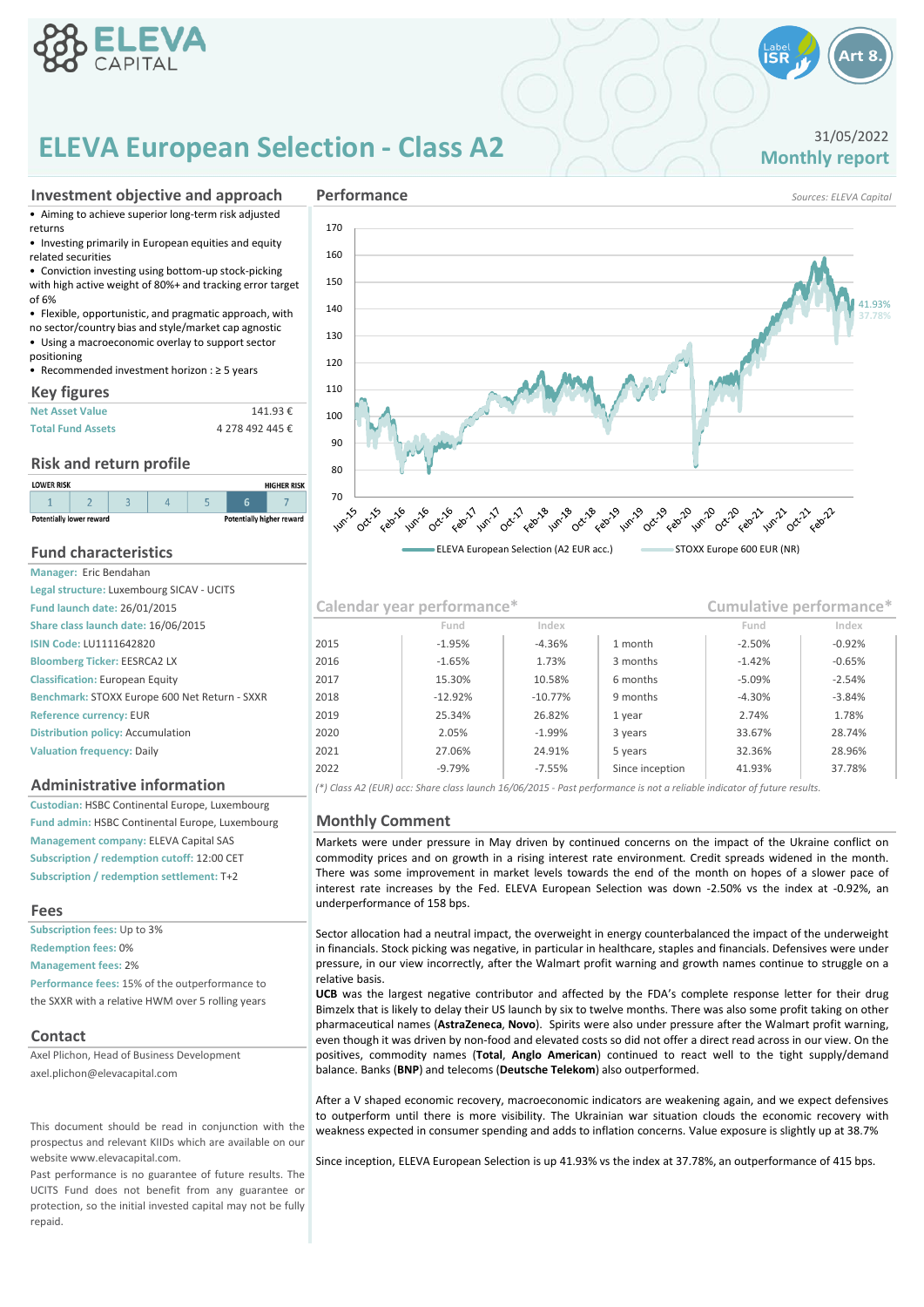# **Monthly report ELEVA European Selection - Class A2** 31/05/2022

### **Portfolio analysis**







### **Top 5 Holdings**

| Company                      | Sector             | Country        | Weight | <b>ESG Score*</b> |
|------------------------------|--------------------|----------------|--------|-------------------|
| ASTRAZENECA PLC              | <b>Health Care</b> | United Kingdom | 4.65%  | 67                |
| NOVO NORDISK A/S-B           | <b>Health Care</b> | Denmark        | 4.40%  | 73                |
| NESTLE SA-REG                | Cons. Staples      | Switzerland    | 4.35%  | 56                |
| LINDE PLC                    | Materials          | United Kingdom | 3.97%  | 62                |
| ROCHE HOLDING AG-GENUSSCHEIN | <b>Health Care</b> | Switzerland    | 3.60%  | 59                |
|                              |                    |                |        |                   |

\* ELEVA proprietary score from 0 to 100

## **Top 3 contributors Top 3 detractors**

| Company                 | Absolute Contribution | Company                      | <b>Absolute Contribution</b> |
|-------------------------|-----------------------|------------------------------|------------------------------|
| <b>TOTAL SA</b>         | 51 bps                | ROCHE HOLDING AG-GENUSSCHEIN | $-40$ bps                    |
| <b>BNP PARIBAS</b>      | 36 bps                | NESTLE SA-REG                | $-36$ bps                    |
| DEUTSCHE TELEKOM AG-REG | 21 bps                | <b>UCB NPV</b>               | $-33$ bps                    |